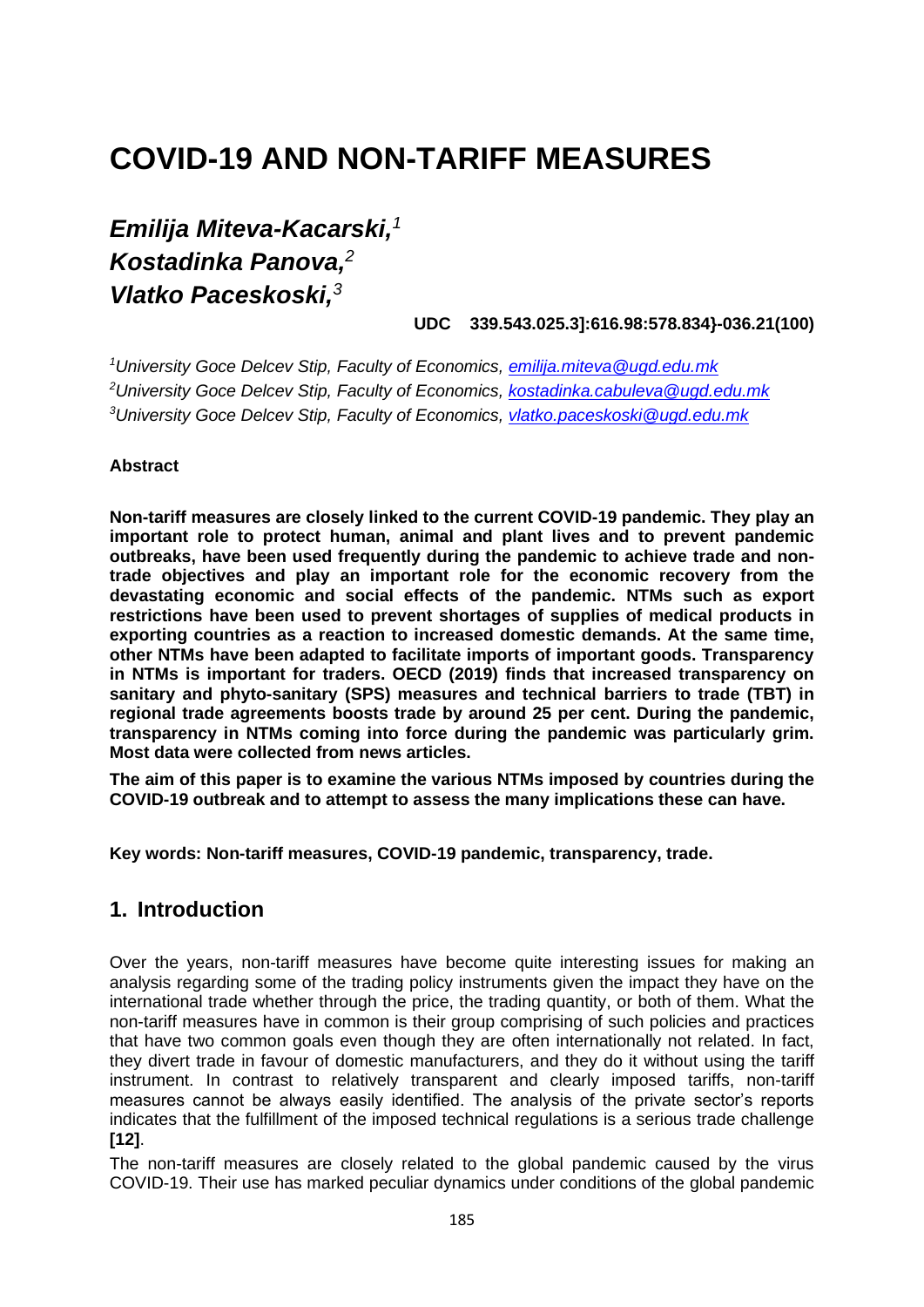since they have a significant role in protecting people's health, flora, and fauna. Therefore, it can be seen the importance of their role in making possible the economic recovery from the catastrophic economic and social effects of the pandemic. However, contrary to some of the non-tariff measures most often used during the pandemic in order to facilitate the import of medical products automatically generating positive effects on people's health and national economies' welfare, the other non-tariff barriers' application has caused import and export restrictions which can further result in negative implications for people's health and national economies' welfare.

Therefore, the aim of this paper's research is to make an analysis of the different types of non-tariff barriers imposed by the countries under conditions of the global pandemic and to perceive their influence.

## **2. Use of non-tariff barriers under conditions of COVID-19**

Due to the increased demand, non-tariff measures such as export restrictions have been used in order to prevent the possible lack of export countries' medical products. However, some other non-tariff measures have been used to facilitate the necessary products' import from abroad.

Given the use of non-tariff measures, transparency is really important for trading partners. According to OECD research carried out in 2019, the increased transparency of sanitary and phytosanitary (SPS) measures and technical barriers to trade (TBT) in regional trade agreements increase trade by about 25% **[10]**. Unfortunately, the transparency regarding the use of non-tariff measures has been on a very low level during the global pandemic.

Coordinated non-tariff measures and the ones based on international standards facilitate the international trade. Once again, research shows that the regulation's similarities among the countries can reduce trade expenses by 25% **[8]**. A significant part of the expenses related to NTMs descends from the fact that technical regulations among the countries are very different. Thus, producers have to make an analysis of the proper regulation and to adjust the production according to it, and also to provide a distinct certificate for a different export destination. The balancing of regulations, mutual recognition, and adherence to international standards can significantly reduce these expenses and enable the creation of an economy of scope. All of it leads to trade mitigation and competitiveness improvement being of really great importance, especially under conditions of a pandemic.

The import of medical products not satisfying the proper quality standards has accentuated even more the necessity of technical non-tariff measures used to provide a high quality of goods and consumers' protection **[1]**.

During the recovery phase after the pandemic, it is really important for trade barriers to be reduced to a minimum because trade is one of the economic growth's instigators. Having in mind that poorer and smaller trading partners are often disproportionally affected by the global pandemic and the application of non-tariff measures, this problem's analysis is of particularly great importance.

The main sources of data for this research are the UNCTAD and WTO databases of COVID 19 and non-tariff measures. In accordance with the disposable data, the most often applied non-tariff measures under conditions of COVID 19 are shown in table 1:

| Table 1. Commonly used NTMs |  |
|-----------------------------|--|
|-----------------------------|--|

| Trade Facilitating Measures | Trade Restricting Measures |
|-----------------------------|----------------------------|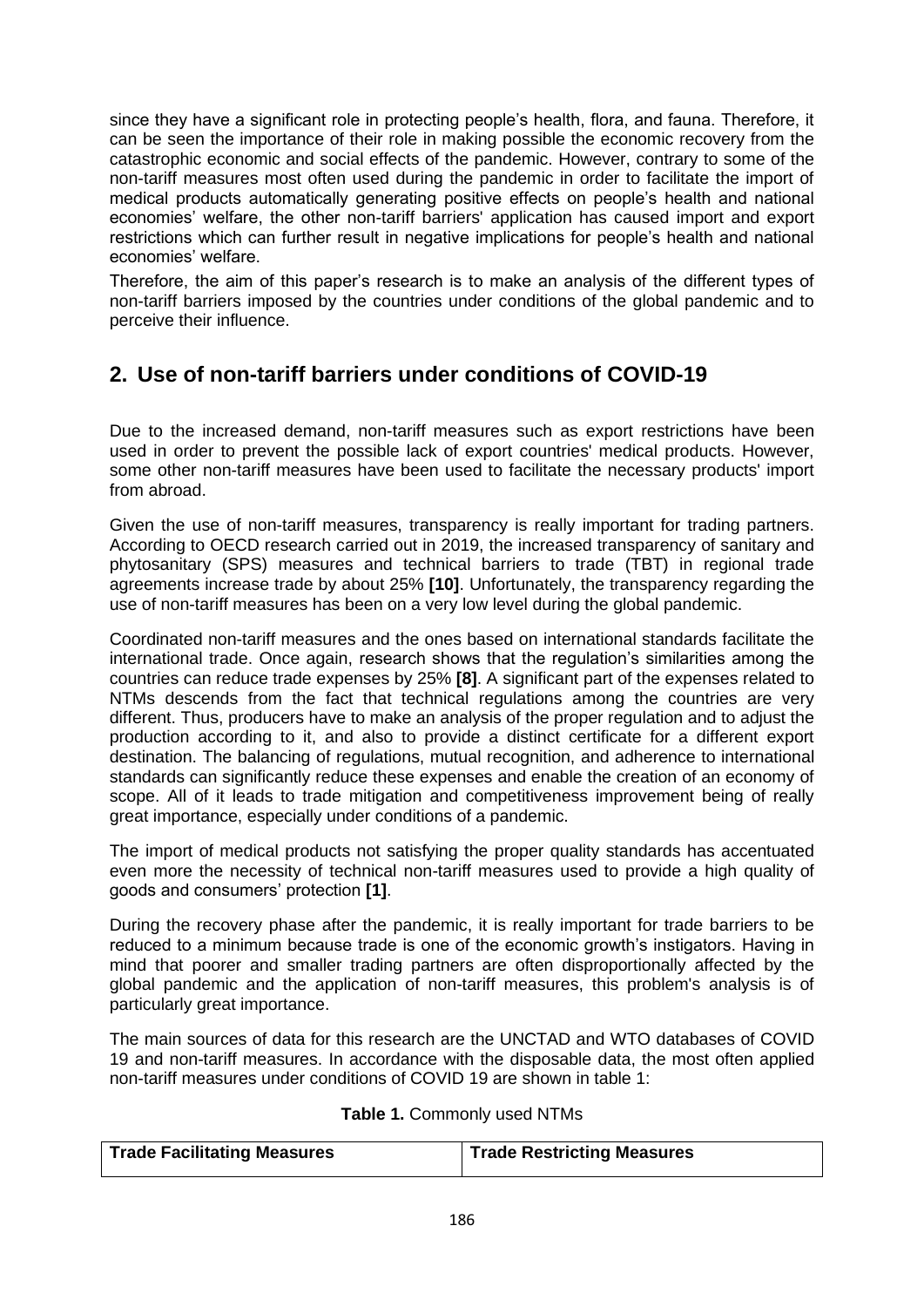| L41* Tax and duty exemptions, reductions,<br>other fiscal incentives reducing burden of<br>taxes otherwise due | P31 Export prohibition                                                                                        |
|----------------------------------------------------------------------------------------------------------------|---------------------------------------------------------------------------------------------------------------|
| G4 Regulations concerning terms of payment<br>for imports                                                      | P33 Licensing, permit or registration<br>requirements to export                                               |
| E125* Licensing for the protection of public<br>health                                                         | A11 Prohibitions for SPS (sanitary and<br>phytosanitary) reasons                                              |
| A83* Certification requirements for SPS<br>(sanitary and phytosanitary) reasons                                | E313 Temporary prohibition, including<br>suspension of issuance of licenses                                   |
| L11 Transfers of funds (monetary transfers)<br>by the Government (to an enterprise) -<br>Grants                | P32 Export quotas                                                                                             |
| D12* Anti-dumping duties                                                                                       | P22 Export monitoring and surveillance<br>requirements                                                        |
| B83* Certification requirements for TBT<br>(technical barriers to trade) reasons                               | E325 Prohibition for the protection of public<br>health                                                       |
| L9 Support for consumers or producers not<br>elsewhere specified                                               | C9 Other pre-shipment inspection formalities<br>not elsewhere specified                                       |
| E325 Prohibition for the protection of public<br>health                                                        | B14 Authorization requirements for importing<br>certain products TBT (technical barriers to<br>trade) reasons |
| B7* Product quality, safety, or performance<br>requirements for TBT (technical barriers to<br>trade) reasons   |                                                                                                               |
| B14* Authorization requirements for<br>importing certain products TBT (technical<br>barriers to trade) reasons |                                                                                                               |

\*Measures relaxed to facilitate trade

Source:<https://unctad.org/topic/trade-analysis/non-tariff-measures/covid-19-and-ntms>

The most applied trade facilitating and restricting non-tariff measures are shown in table 1. On the one hand, trade facilitating NTMs range across 8 chapters, namely A. Sanitary and phytosanitary measures; B. Technical barriers to trade; C. Pre-shipment inspection and other formalities; D. Contingent trade-protective measures; E. Non automatic import licensing, quotas, prohibitions, quantity-control measures and other restrictions not including sanitary and phytosanitary measures or measures relating to technical barriers to trade; F. Price control measures, including additional taxes and charges; L. Subsidies and other forms of support; and P. Export-related measures. They intervened mostly on import. There were only three applied to export and did not have behind-the-border measures. On the other hand, trade restricting NTMs range across 6 chapters, omitting chapters D and L **[15]**.

As it can be seen in table 1, the measures imposed to facilitate trade (L41, A83, B7, B14, B83, and E125) assisted in accelerating trade with main products, thus providing an adequate supply of the same. However, the application of non-tariff measures such as P31, P32, and P33 affected negatively both the trade and the accessibility of main products,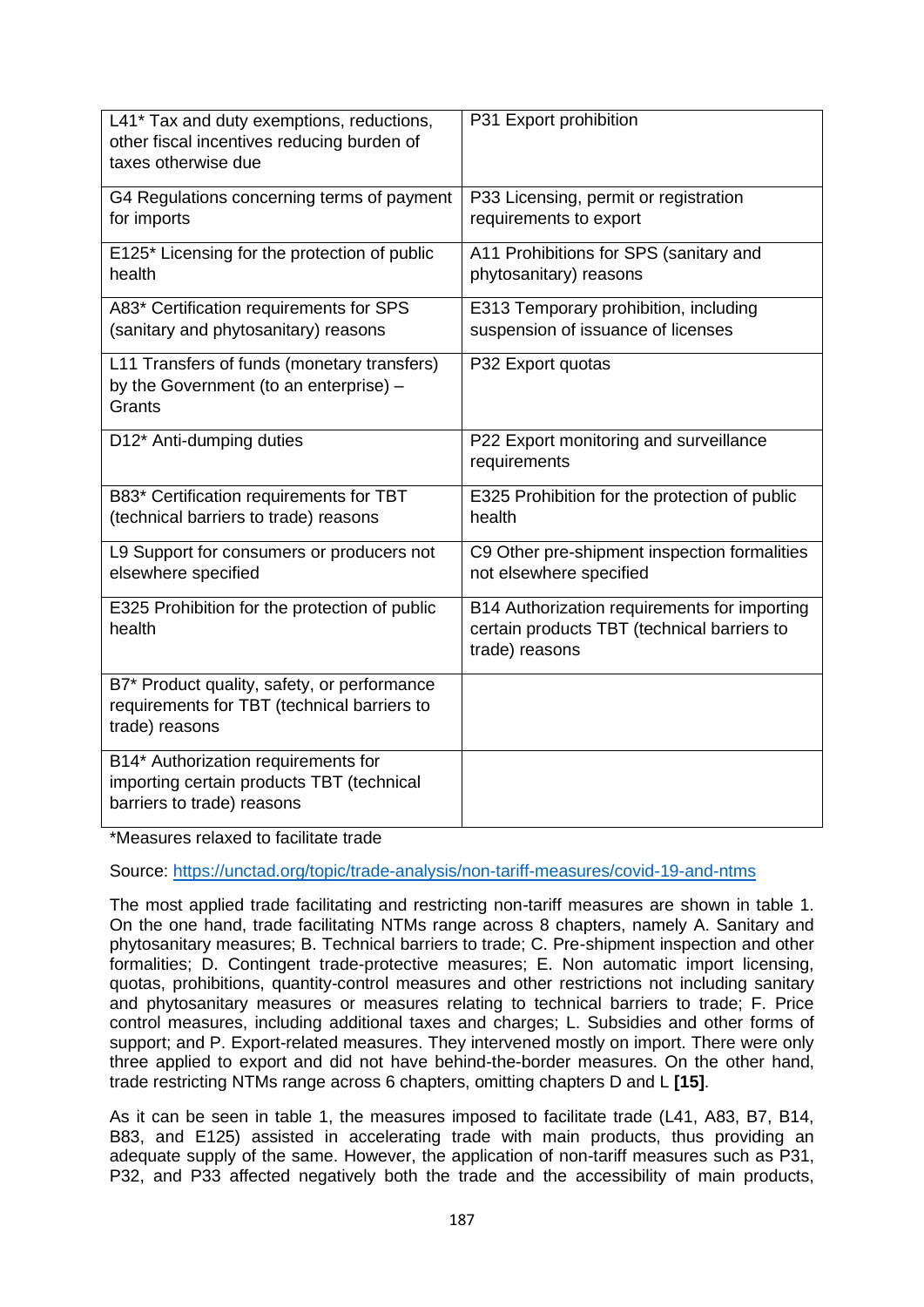particularly in import-dependent countries **[15]**. These measures often imposed without any coordination with the trading partners have negatively impacted the global supply chains and have additionally prevented the continuous flow of main products under conditions of the global pandemic. The application of certain non-tariff measures, such as P22, had the aim to provide a guarantee that the exported product is safe and of good quality. However, due to the imposed additional inspections and analyses, their application has resulted in export delay.

All trade policy measures (tariffs and non-tariff measures) imposed by countries up to March 2021 are shown in graph 1:



#### **Graph 1:** COVID-19 Trade Measures

Source:<https://unctad.org/topic/trade-analysis/non-tariff-measures/covid-19-and-ntms>

In accordance with the disposable data provided up to March 2021, there were 402 trade policy measures in total (tariffs and non-tariff measures) imposed by countries as a response to the crisis caused by the virus COVID 19 **[15]**.

As it can be seen in graph 1, under conditions of the global pandemic countries resort more to the application of non-tariff measures (by imposing 302 non-tariff measures) rather than to the application of tariffs (100 measures). Unlike the tariffs which were either reduced or eliminated to a great extent in order to facilitate the trade of main and essential goods, the non-tariff measures have been mostly imposed on the export and as well as on restricting trade. To be more concrete, out of 100 measures regarding the tariffs, 96 are imposed on facilitating trade, whereas only 4 are imposed on restricting trade. However, considering the application of non-tariff measures, about one-third (112 out of 302) is imposed on trade facilitation, whereas nearly two-thirds (190 out of 302) are imposed on trade restrictions.

The concrete non-tariff measures whose application makes trade facilitation possible are shown in graph 2: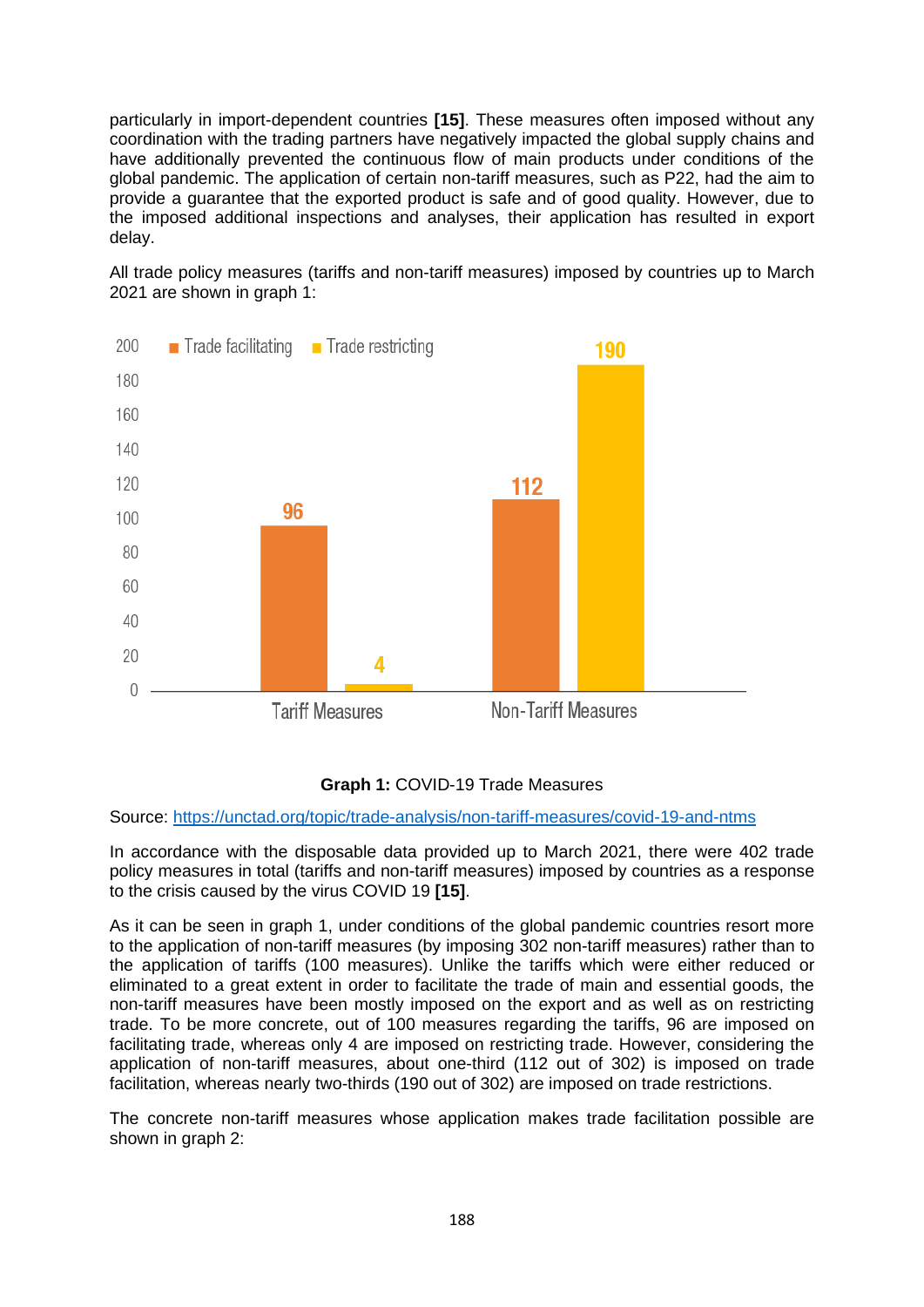

**Graph 2:** Frequently used Trade Facilitating NTMs

Source:<https://unctad.org/topic/trade-analysis/non-tariff-measures/covid-19-and-ntms>

Regarding trade facilitating measures, countries tried to mitigate companies' financial restrictions on imports and to relax requirements for importing goods. As it can be seen in this graph, countries largely apply the L41 non-tariff measure referring to tax exemptions and other fiscal incentives of import companies, and the G4 non-tariff measure referring to regulations concerning import payment terms in order to help importers. For instance, Singapore eliminated tariffs and other import taxes on medical, pharmaceutical, and agricultural products. Moreover, Saudi Arabia postponed both the payment of import customs duties for 30 days and the submission of bank guarantee for 3 months **[11]**.

Different types of trade restricting non-tariff measures are shown in graph 3.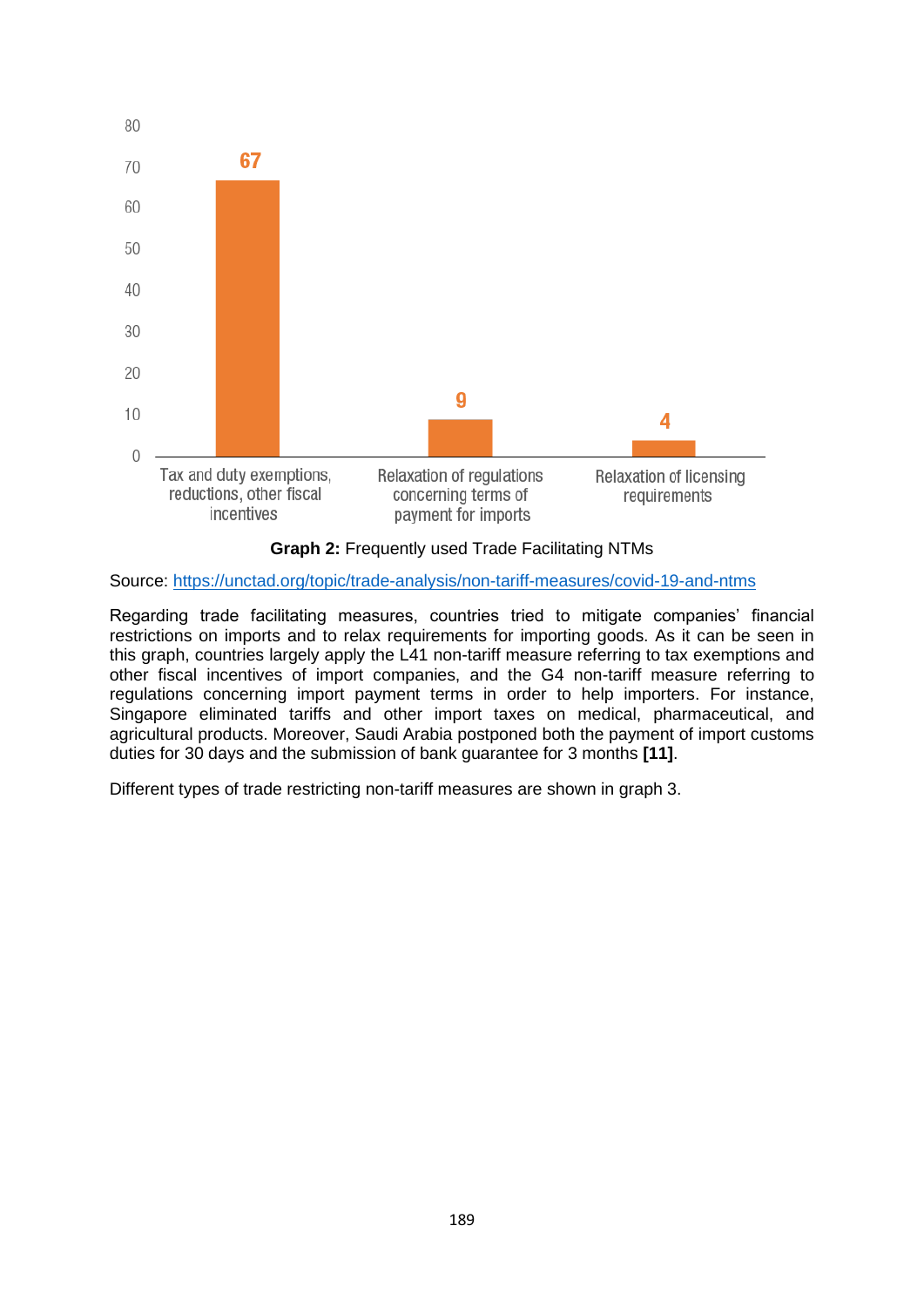

**Graph 3:** Frequently used Trade Facilitating NTMs

#### Source:<https://unctad.org/topic/trade-analysis/non-tariff-measures/covid-19-and-ntms>

Definitely, the most often applied import restrictions were the quantitative ones such as the non-tariff measure P31 Export prohibition illustrated by Brazil's temporary export prohibition of personal protective equipment, fans, hospital beds, and medical monitors. This measure was followed by two more non-tariff measures: P33 Export licensing requirements, and P32 Export quotas. The application of the two non-tariff measures P33 and P32 had two implications. Firstly, regarding their nature, these non-tariff measures can be classified within the framework of the non-tariff measure P31 since export licenses are approved by national authorities, whereas imposed quotas can be very low in terms of their commercial value. Secondly, some countries used the non-tariff measures P33 and P32 as mediating measures during the cancellation of the total export prohibition P31. For instance, India first banned thoroughly the export of personal protective equipment, and afterward, it replaced this measure of a monthly quota with an export license **[11]**.

Although in a smaller scope, some countries have also imposed trade restricting measures affecting imports, and most of them were prohibitions imposed due to different reasons. One of them is the non-tariff measure A11 Prohibition for sanitary and phytosanitary reasons. Thus, for instance, the Russian Federation temporarily restricted the import of exotic animals and live fish from China due to their potential risk of spreading the virus COVID 19. Another type of prohibition is the non-tariff measure E313 Temporary prohibition because of economic reasons. For example, Columbia restricted the import of ethanol fuel since the demand was reduced during the pandemic, and the ethanol reserves increased. Moreover, a specific type of non-tariff measure is E323 Prohibition for the protection of the environment because of non-economic factors. For instance, the Republic of Korea prohibited the import of plastic waste in order to promote its household waste recycling which had increased during the pandemic **[11]**.

The application of non-tariff measures in terms of product categories is shown in graph 4: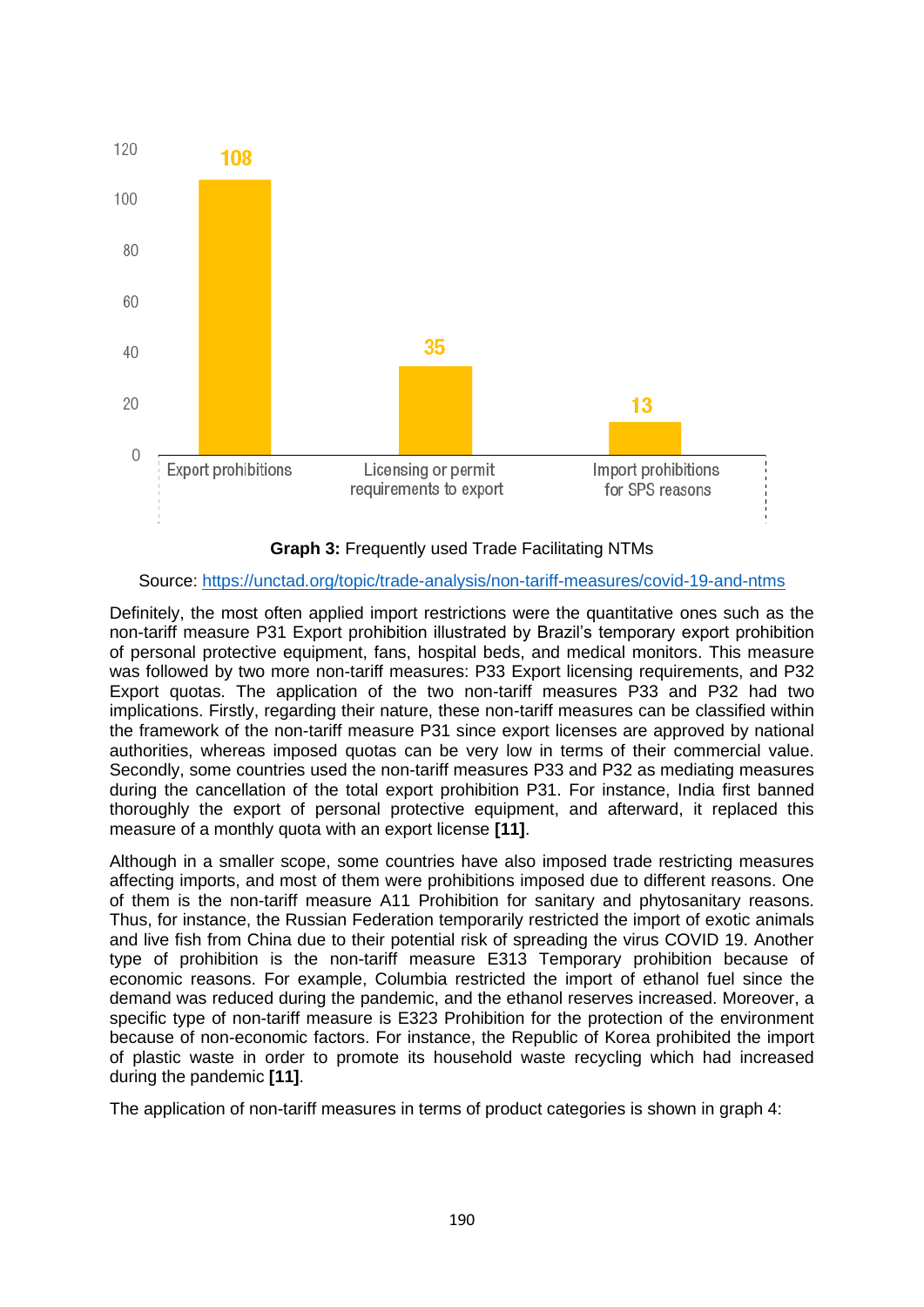

#### **Graph 4: NTMs: Product Coverage**

#### Source:<https://unctad.org/topic/trade-analysis/non-tariff-measures/covid-19-and-ntms>

In accordance with the presented data in graph 4, most of the non-tariff measures, i.e., 72% of them are imposed on exchanging medical goods or personal protective equipment, whereas 16% of the non-tariff measures are imposed on exchanging essential food products **[15]**.

Generally speaking, the objectives because of which countries resort to the application of non-tariff measures under conditions of the global pandemic are shown in table 2:

| <b>Objectives</b>                                                                                             | <b>Mechanisms</b>                                                                          | <b>Main target</b><br><b>Products</b>                                                   | <b>NTMs used</b>                                                                                                                                                                                                                           |
|---------------------------------------------------------------------------------------------------------------|--------------------------------------------------------------------------------------------|-----------------------------------------------------------------------------------------|--------------------------------------------------------------------------------------------------------------------------------------------------------------------------------------------------------------------------------------------|
| Objective 1 - To<br>ensure adequate and<br>affordable domestic<br>supplies of essentials<br>and medical goods | (i) Restricting exports<br>of essential goods<br>(ii) Easing imports of<br>essential goods | Medical/<br>pharmaceutical/<br>personal protective<br>goods and essential<br>food items | <b>Chapter A -</b><br>Elimination of<br>certification<br>requirements for SPS<br>(A83)                                                                                                                                                     |
| for combatting the<br>virus                                                                                   |                                                                                            |                                                                                         | <b>Chapter B -</b><br>Elimination of<br>product quality,<br>safety and<br>performance<br>requirements (B7);<br>Elimination of<br>certification<br>requirements TBT<br>(B83) reasons;<br>Elimination of<br>Conformity<br>assessment related |

#### **Table 2**. Key objectives of COVID-NTMs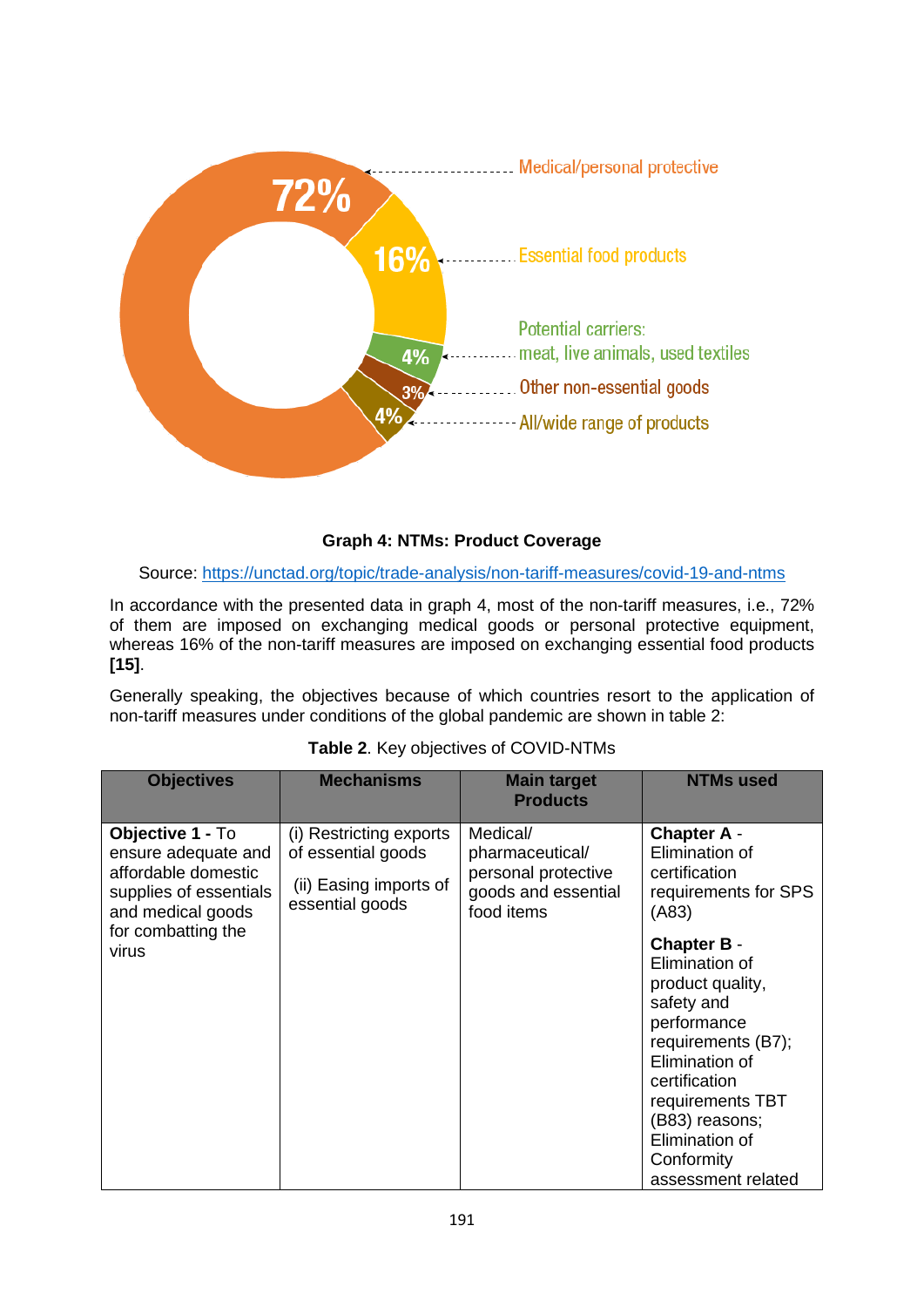|                                                                                                      |                                                                                              |                                                                  | to technical barriers<br>to trade $(B8)$ ;<br>Elimination of<br>traceability<br>requirements (B85)<br>Chapter $C -$<br>Requirement to pass<br>through specified<br>port of customs (C3)<br>and Other pre-<br>shipment inspections<br>and formalities (C9)                                                                                                                      |
|------------------------------------------------------------------------------------------------------|----------------------------------------------------------------------------------------------|------------------------------------------------------------------|--------------------------------------------------------------------------------------------------------------------------------------------------------------------------------------------------------------------------------------------------------------------------------------------------------------------------------------------------------------------------------|
|                                                                                                      |                                                                                              |                                                                  | Chapter D - Anti-<br>dumping duties (D12)<br><b>Chapter E -</b><br><b>Exemption from</b><br>obtaining non-<br>automatic import<br>license for public<br>health reasons<br>(E125), Temporary<br>import quotas (E231)                                                                                                                                                            |
|                                                                                                      |                                                                                              |                                                                  | <b>Chapter F - Import</b><br>license fee (F65)<br><b>Chapter L - Tax and</b><br>duty exemptions,<br>reductions, other<br>fiscal incentives<br>reducing burden of<br>taxes otherwise due<br>(L41) Chapter P -<br><b>Export Prohibitions</b><br>(P31); Export Quotas<br>(P32), Export<br>Licensing<br>Requirements (P33),<br>Measures on Re-<br>export for food<br>products (P7) |
| Objective 2 - To<br>eliminate entry of<br>potential disease<br>carriers into the<br>national borders | (i) Prohibiting exports<br>for SPS reasons<br>(ii) Prohibiting<br>imports for SPS<br>reasons | Wildlife/live animals,<br>plantbased foods,<br>second-hand goods | <b>Chapter A -</b><br>Prohibitions for SPS<br>reasons; (A83)<br>Certification<br>requirements for SPS<br>reasons (A11)                                                                                                                                                                                                                                                         |
|                                                                                                      |                                                                                              |                                                                  | <b>Chapter C</b> $-$ Other<br>preshipment<br>inspections and<br>formalities (C9)                                                                                                                                                                                                                                                                                               |
|                                                                                                      |                                                                                              |                                                                  | <b>Chapter <math>E -</math> Import</b><br>prohibition for the<br>protection of public                                                                                                                                                                                                                                                                                          |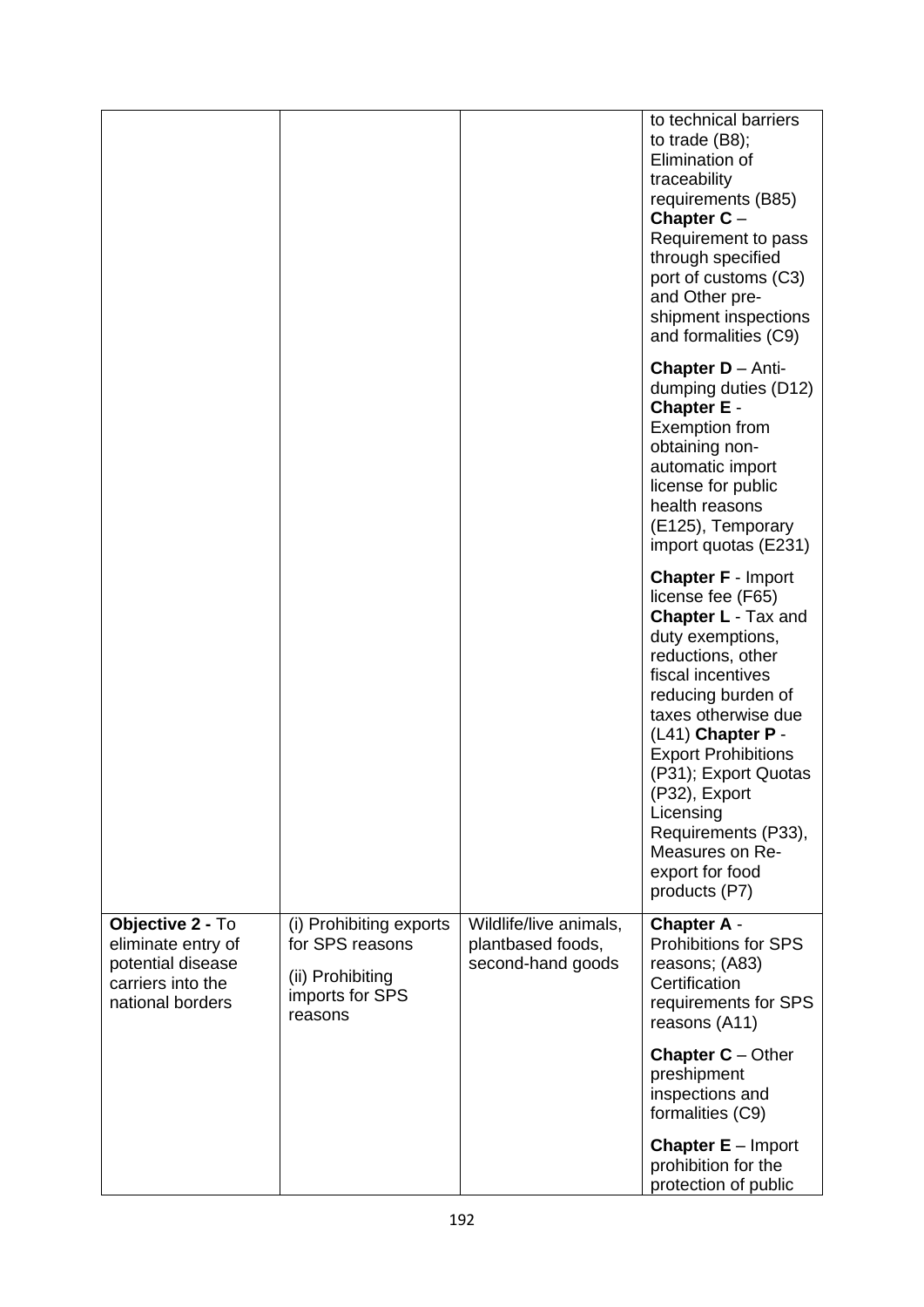|                                                                                                                                                                                                                               |                                                                                                                                   |                                                                                         | health (E325)                                                                                                                                                                                                                                                                                                         |
|-------------------------------------------------------------------------------------------------------------------------------------------------------------------------------------------------------------------------------|-----------------------------------------------------------------------------------------------------------------------------------|-----------------------------------------------------------------------------------------|-----------------------------------------------------------------------------------------------------------------------------------------------------------------------------------------------------------------------------------------------------------------------------------------------------------------------|
|                                                                                                                                                                                                                               |                                                                                                                                   |                                                                                         | <b>Chapter <math>P -</math> Export</b><br>prohibition for<br>sanitary and<br>phytosanitary<br>reasons (P17),<br>Export measures not<br>elsewhere specified<br>(P9)                                                                                                                                                    |
| Objective 3 - To<br>ensure product<br>quality and safety                                                                                                                                                                      | Increasing<br>inspections and<br>checks for imported<br>and exported medical<br>and personal<br>protective products               | Medical/<br>pharmaceutical/<br>personal protective<br>goods and essential<br>food items | Chapter $B -$<br>Elimination of<br>Authorization<br>Requirements (B14)<br><b>Chapter P -</b><br>Conformity<br>assessments of<br>exports for SPS<br>reasons (P16)                                                                                                                                                      |
| Objective 4 -<br>Economic objectives:<br>- Protect domestic<br>industries<br>- COVID financial<br>relief for businesses/<br>otherwise<br>- Manage domestic<br>demand and supply<br>- Relieve pressure<br>on national currency | (i) Subsidies<br>(ii) Prohibit imports of<br>domestically<br>produced goods<br>(iii) Extending time<br>frames for tax<br>payments | Multiple products                                                                       | Chapter $E -$<br>Temporary import<br>prohibition, including<br>suspension of<br>issuance of licenses<br>(E313); Prohibition<br>for the protection of<br>environment (E323)<br><b>Chapter F</b> - Internal<br>taxes and charges<br>levied on imports not<br>elsewhere specified<br>(F79)<br>Chapter G -<br>Regulations |
|                                                                                                                                                                                                                               |                                                                                                                                   |                                                                                         | concerning terms of<br>payment for imports<br>(G4)<br><b>Chapter L</b> - Transfer<br>of funds by the<br>government to an<br>enterprise - Grants<br>(L11), Support for<br>consumers or<br>producers not<br>elsewhere specified<br>(L9)                                                                                 |

Source: Seul L,Divya P. COVID-19 Non-Tariff Measures: The Good and the Bad, through a Sustainable Development Lens, UNCTAD Research Paper No. 60 UNCTAD/SER.RP/2021/3 [https://unctad.org/webflyer/covid-19-non-tariff-measures-good-and-bad-through-sustainable](https://unctad.org/webflyer/covid-19-non-tariff-measures-good-and-bad-through-sustainable-development-lens)[development-lens](https://unctad.org/webflyer/covid-19-non-tariff-measures-good-and-bad-through-sustainable-development-lens)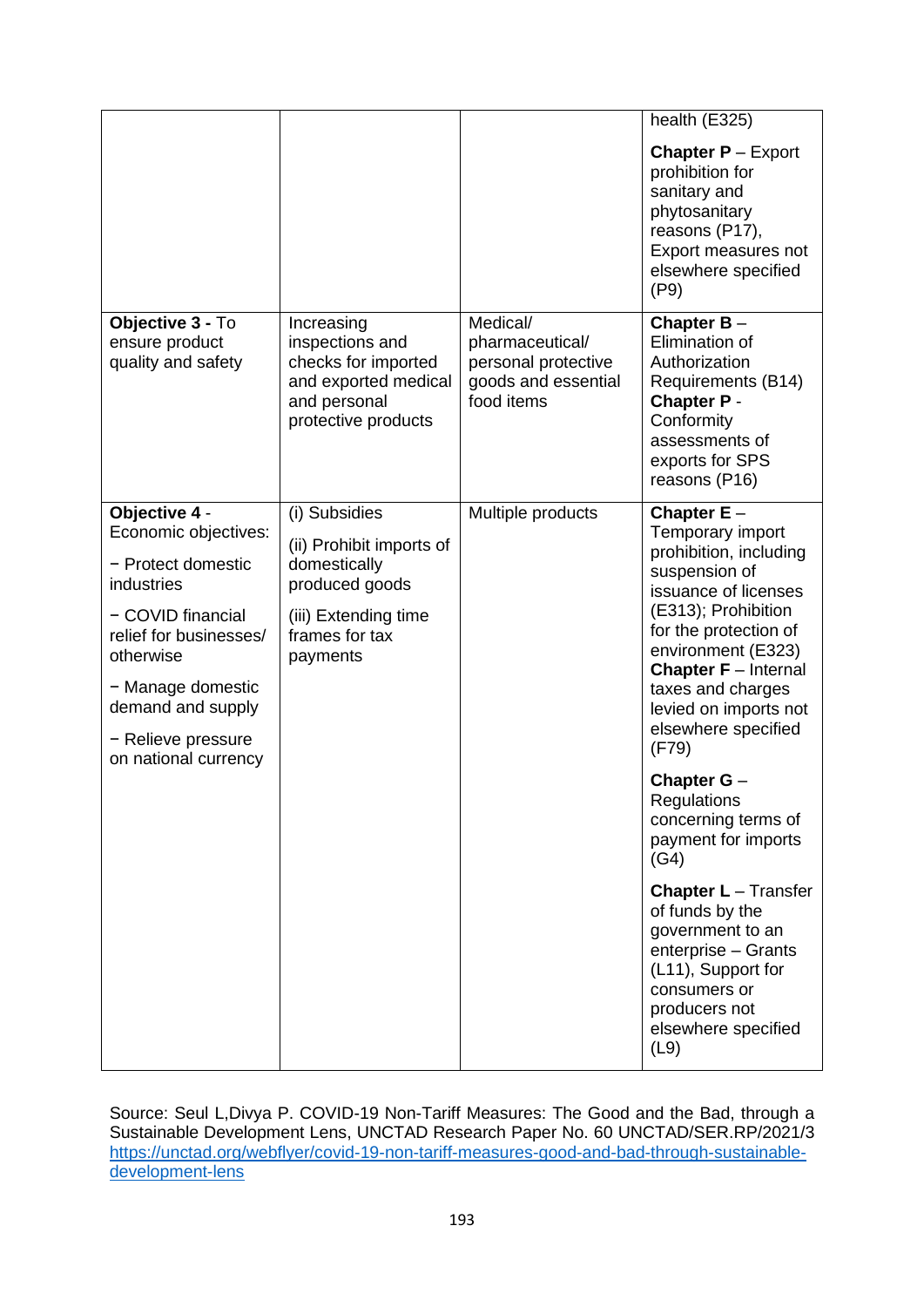The reasons for imposing non-tariff measures by countries under conditions of the global pandemic (402 in total, up to March 2021) can be analyzed through the objectives presented in table 2 **[17]**. Nearly 60% of all non-tariff measures are imposed in order to accomplish the first objective, i.e., to ensure adequate and affordable domestic supplies of essentials and medical goods for combatting the virus.

## **3. Conclusion**

The application of non-tariff measures has been rather expressive under conditions of the global pandemic caused by the virus COVID 19, and most of the measures were imposed in order to fulfill legitimate objectives. Many of the used non-tariff measures have had positive implications on trade. Nevertheless, as the analysis itself has shown, the application of a great number of non-tariff measures had or can have far-reaching negative consequences.

Unlike the tariffs which were either reduced or eliminated to a great extent in order to facilitate the trade of main and essential goods, the non-tariff measures have been mostly imposed on the export, and as well as on restricting trade. Additionally, the most often applied quantitative restrictions were the ones on exports. Although in a smaller scope, some countries have also imposed trade restricting measures affecting imports, and most of them were prohibitions imposed due to different reasons. Regarding trade facilitating measures, countries tried to ease companies' financial restrictions on imports and to relax requirements for importing goods. Considering product categories whose exchange has faced the application of non-tariff measures, the dominant ones were medical goods and essential food products. In accordance with UNCTAD analyses, up to March 2021, about 40% of the imposed non-tariff measures were eliminated. However, 60% of the measures are still in function including some new non-tariff measures imposed on vaccines **[15]**.

Therefore, it has to be considered carefully whether the application of some non-tariff measures is legitimate, to design high-quality non-tariff measures which are really necessary, and to implement strategically the same ones with full transparency to minimize the potential negative effects on trade. The application of different types of non-tariff measures including their positive and negative effects on facilitating and restricting trade is kind of a lesson for the trade policy creators and the international trade community on the whole. This lesson's aim is to build up a better international trade system where the potential negative effects due to the application of trade policy instruments will be eliminated.

## **References**

- 1. Broom D (2020). Coronavirus: here's what you need to know about face masks.World Economic Forum. COVID-19: here's what you need to know about face masks | World Economic Forum (weforum.org)
- 2. Challender D et al. (2020). Coronavirus: why a blanket ban on wildlife trade would not be the right response. The Conversation. Coronavirus: why a blanket ban on wildlife trade would not be the right response (theconversation.com).
- 3. Coke-Hamilton P and Peters R (2020). Export restrictions: Fighting COVID-19 with hands tied. UNCTAD. Export restrictions: Fighting COVID-19 with hands tied | UNCTAD.
- 4. Espitia A et al. (2020). Trade and the COVID-19 crisis in developing countries. VoxEU CEPR Press. London. Trade and the COVID-19 crisis in developing countries | VOX, CEPR Policy Portal (voxeu.org).
- 5. Fleming S (2020). It's time to get serious about the causes of pandemics: UN report. World Economic Forum. The world is treating the symptoms of COVID-19, not its causes | World Economic Forum (weforum.org).